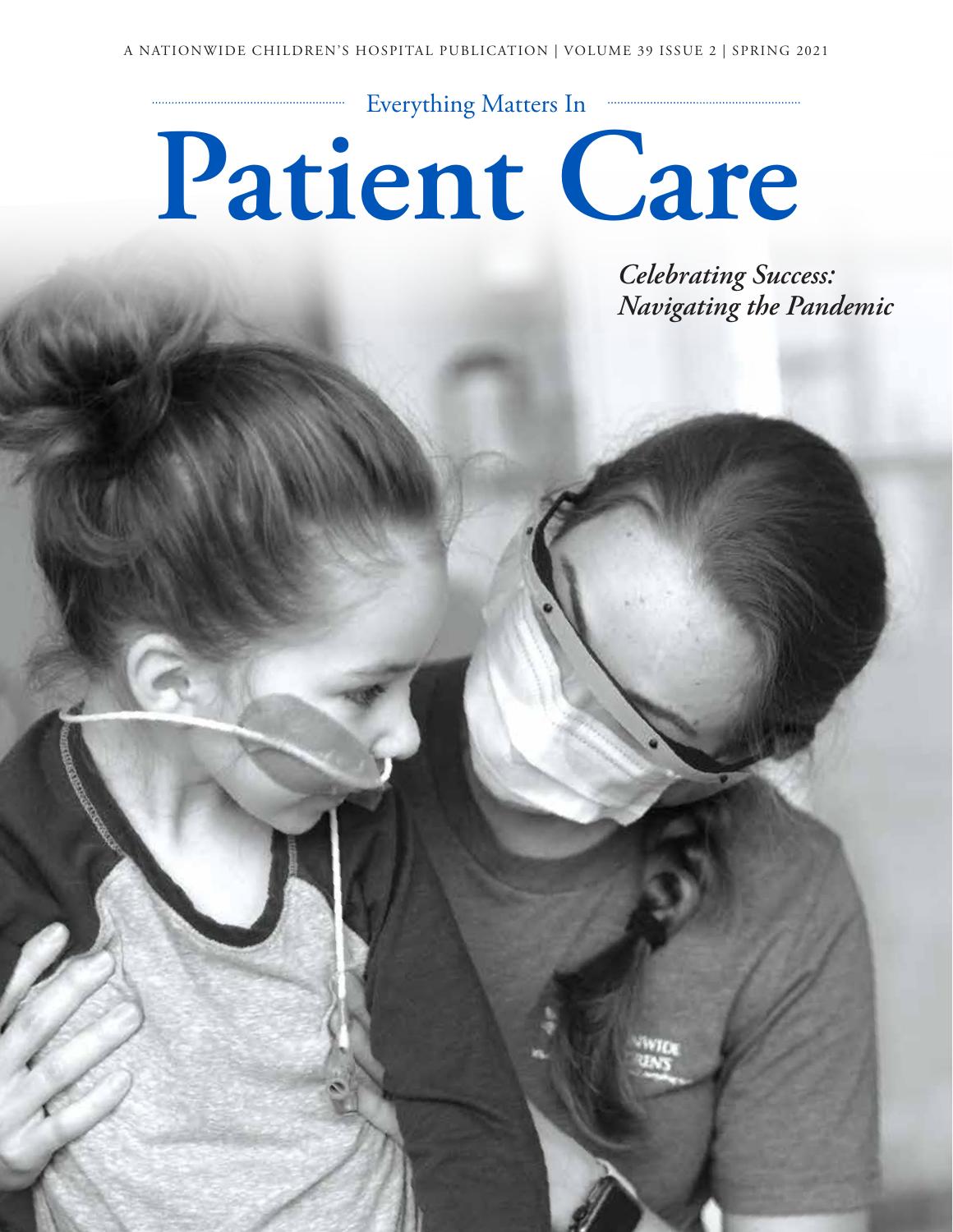## Articles

## Features





Maintaining Team Positivity During a Pandemic Brandon Kozar, PsyD, MBA Director, YOU Matter Staff Support Program & Leadership Coaching and Development

Epidemiology Perspective During a Pandemic Kate Taylor, BSN, RN, CNOR Infection Preventionist, Nurse Department of Epidemiology

13



## Editorial Staff:

Editor: Vicki von Sadovszky | Managing Editor: Marcie Rehmar | Editorial Board: Margaret Carey, Jo Ann Davis, Cindy Iske, Tanica Jeffries, Marissa Larouere, Megan Lewis, Nancy Noyes, Paige Shalter Bruening, Danielle Worthington | Editorial Assistant: Joanna Kinner | Editorial Support: Heather Lofy Photography: Brad Smith | Art Direction/Design: John Ordaz

Lee Ann Wallace, MBA, BSN, RN, NEA-BC, Senior Vice President, Patient Care Services, Chief Nursing Officer

Kelly Kranz, RN, BSN, MS, NEA-BC and Kristie Fiorella, RN, MS, COHN-S 12 COVID-19's Alphabet Soup: ACS, POD, MCM and Other Acronyms You Never Knew You Needed to Know

17 Everything Matters in Family Presence: Parent Visitation During COVID-19 Jeanette Thomas, Manager, Patient & Family Relations/Information Desks

- 4 What A Year!
- 9 Staffing Through a Pandemic: Pharmacy Perspective Matt Sapko, PharmD, MS
- 10 One Team Response to COVID-19
- Matthew Caudill, BA, CEM
- 
- Kim Regis, DNP, RN, NEA-BC, PNP-BC, BCC
- Nancy Noyes, RN, MS, PPCNP-BC, PMHCNS-BC
- 22 Remote Epic Training During the COVID-19 Pandemic Amanda Brown, MSN, RN and Reena Patel, MSN, RN
- 24 Central Orientation in a COVID-19 Driven Environment Becky Thorne, MSN, RNC
- Cheryl Camacho, MBA and Joanna Sutton, RN, MSN, NPD-BC



# **Contents**

18 Promoting and Maintaining Access: Primary Care in a Pandemic

20 Increase of PTSD Both During and Following the COVID-19 Pandemic

26 Collaborating in Crisis: Keeping Employees Safe Through a Pandemic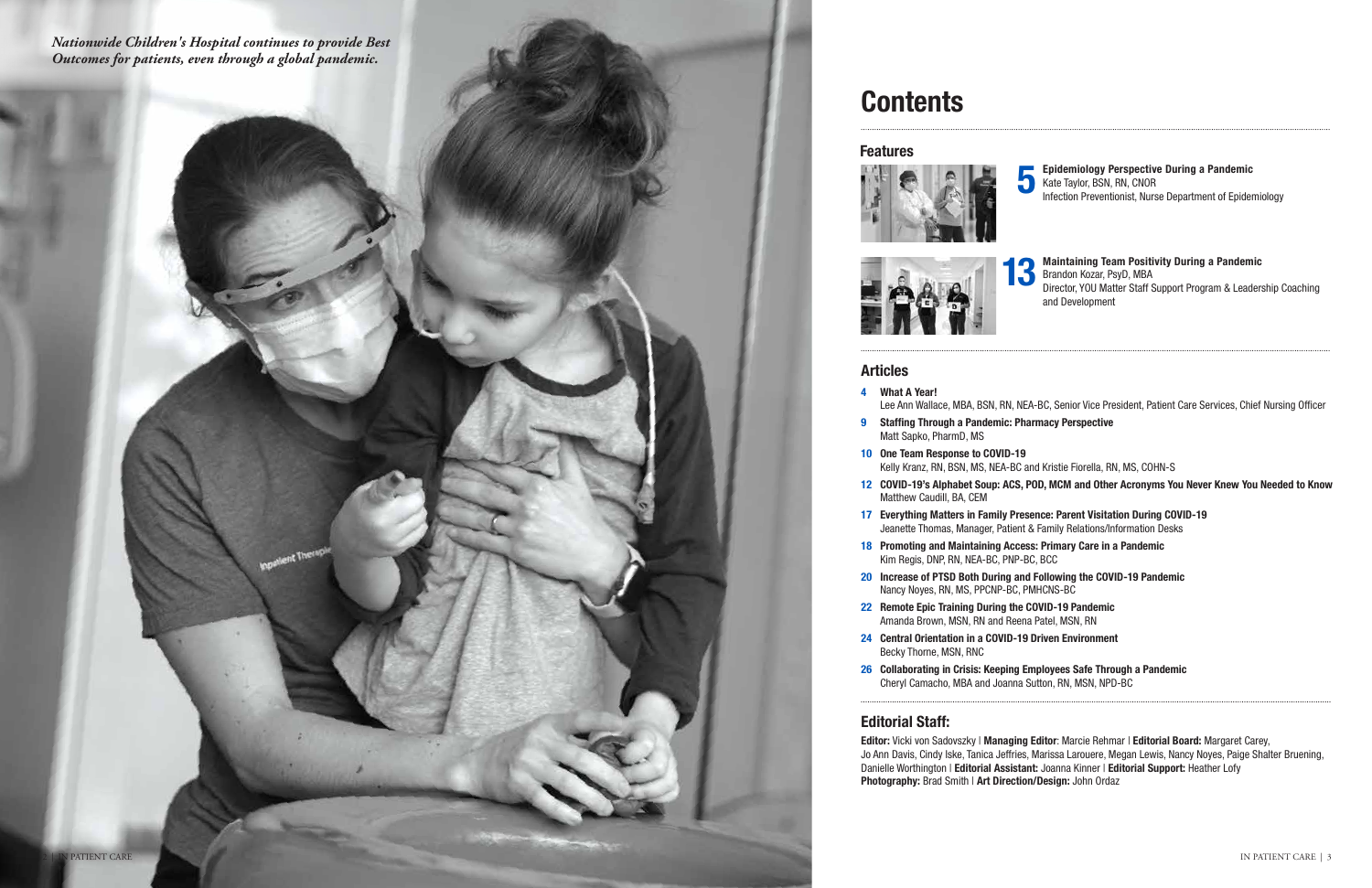There's no debate 2020 was a challenging year, and many, maybe most of us, are glad to be in a new year. And while there are many things that we would like to forget, there are many things worth remembering. For me, the ea glad to be in a new year. And while there are many things that we would like to forget, there are many things worth remembering. For me, the early parts of 2020 meant new beginnings, a new role, meeting new people and thinking about the future vision. All of that had to go on pause in early March when a global pandemic hit!

We experienced change and challenge at a pace that most of us have never seen. We had concerns with the supply chain and personal protective equipment. In a matter of days, Nationwide Children's Emergency Department and Emergency Preparedness teams implemented a drive-through testing station. The station could withstand wind, rain, cold and intense summer heat. Through agile and innovative strategies, Information Services (IS) partnered with the clinical teams to find a way to deliver remote care to our patients and families. Our IS teams seamlessly created a work-from-home strategy that allowed us to continue normal operations. We weathered reductions in volumes in many areas resulting in the need for workforce changes and relocations. We experienced rapid changes in policies and algorithms as we felt the impact of the pandemic. We made alterations in how we cared for patients, families, visitors, students and even team members. We implemented universal masking, safe distancing, virtual group meetings and remote learning. All of this, while our team members were experiencing challenges at home with stay at home orders in place, no schools, no daycare and no sports.

But despite these challenges, we have been able to continue to fulfill our mission and care for our children and families to achieve *Best Outcomes*. We continue to have moments of celebration, a Newborn Intensive Care Unit baby going home after months in the hospital, the last chemotherapy infusion or a successful heart surgery. Early in the pandemic, we successfully opened the new pediatric Big Lots Behavioral Health Pavilion. Even though we were coping with all the stress and challenges inside our walls, we were inspired by social justice issues taking a Stand Against Racism and a Stand for Health Equity.

So, as we look ahead, we are filled with hope. Hope for a broad-based vaccination, hope for a return to normalcy for our schools and communities. But if 2020 taught us anything, it taught us that at the heart of Nationwide Children's Hospital we are a team like no other. We are a One Team that successfully conquers the challenges presented to us! I am so proud to work with each of you and look forward to our Journey in 2021.

# What a Year!



Lee Ann Wallace MBA, BSN, RN, NEA-BC Senior Vice President, Patient Care Services, Chief Nursing Officer

# Epidemiology Perspective During a Pandemic

Kate Taylor, BSN, RN, CNOR Infection Preventionist, Nurse Department of Epidemiology

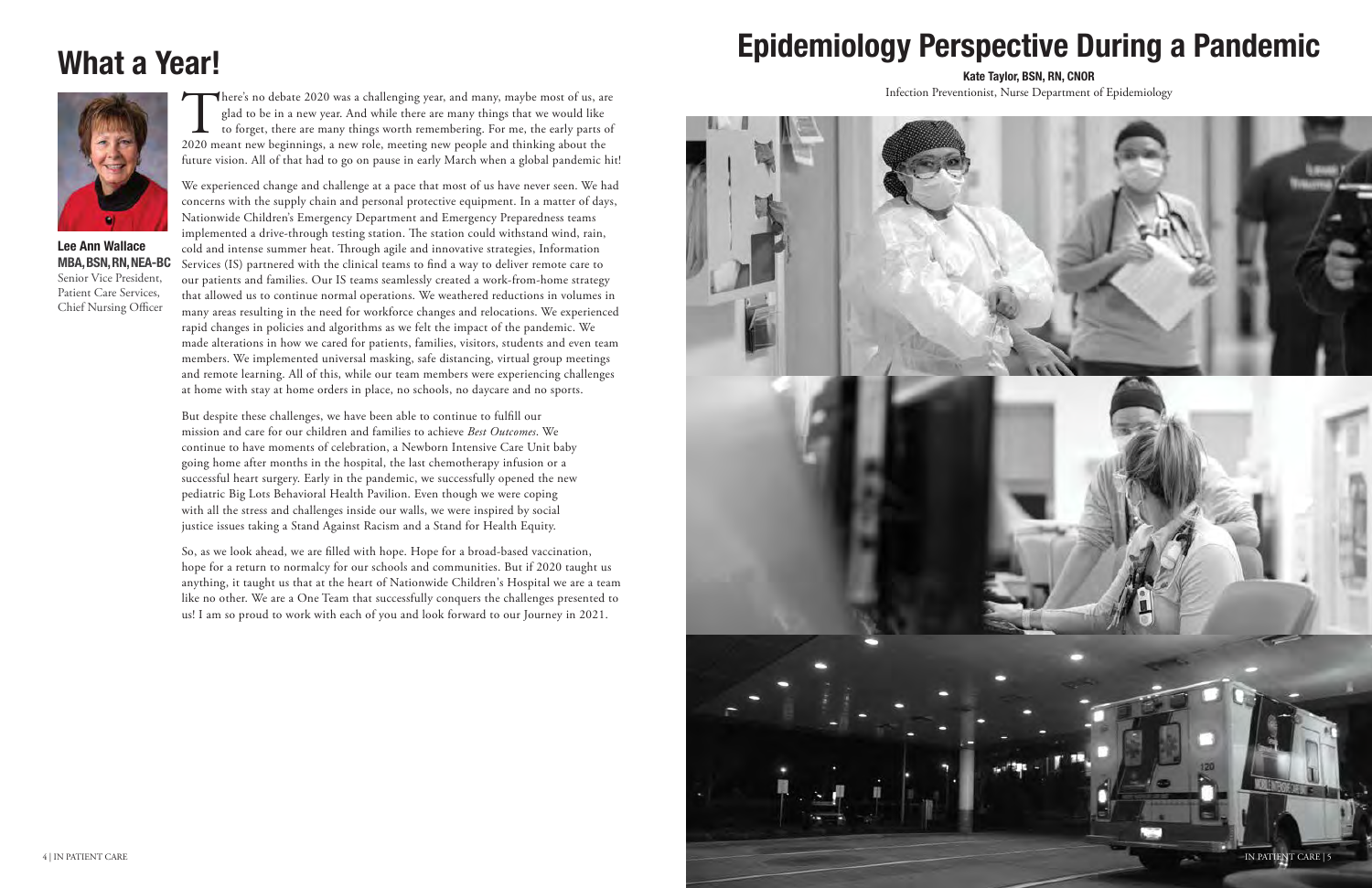

 $\sum_{\text{and st}}$ 020 presented one of the greatest challenges many of us have experienced in our careers as health care professionals. A novel Coronavirus, the cause of a worldwide pandemic, would test our resources in ways we could not have predicted. Personal protective equipment (PPE) shortages, staffing shortages, remote work, telehealth, furlough and staff burnout were only a handful of the challenges health care workers faced across the nation and across the world. Nationwide Children's Hospital was no exception. The stress of staying current and up to date on the ever-changing guidance from the Centers for Disease Control (CDC) alone was an uphill climb.

Challenging as it has been, staff members have persevered in order to keep patients, co-workers, and themselves safe and healthy. Through it all, we have much to be proud of and several successes to celebrate. Even a pandemic could not deter the *Journey to Best Outcomes*. Our greatest successes as an institution over the past 18 months are the determination and tireless pursuit to deliver top notch patient care and the unwavering commitment to remain agile and innovative despite the pandemic-sized curveball that 2020 dealt to the world. This certainly deserves recognition and celebration, even if that celebration must be socially distanced, masked and virtual.

The CDC, along with state and local health departments, published guidance for health care institutions upon the emergence of the pandemic in the early months of 2020. A novel virus, however, is just that; novel. So much was and continues to be unknown about the SARS-COV-2 virus. As epidemiologists, scientists and governing bodies have continued to learn more, the guidance has changed — seemingly daily.

Early guidance directing hospitals to consider a patient as a person under investigation (PUI) if the patient had a fever or cough and a history of recent travel to a select few countries outside the United States evolved quickly. As the virus spread at a rapid pace, the primary risk factor of travel outside of the United States faded. At that time, health care facilities had to start considering any patient presenting with a variety of non-descript symptoms of illness as potentially contagious with the novel coronavirus. Further complicating matters, these same symptoms are commonly exhibited by

young children during the fall and winter months when the incidence of many respiratory viruses peak. Consequently, it became especially difficult to decipher a patient with concern for COVID-19 from a patient with the common cold.

To assist in this regard, Epic® exposure screening questions were updated frequently as our knowledge expanded about how the virus spread. A COVID alerting system was quickly built into the electronic medical record. Best Practice Advisories and COVID banners were implemented to immediately identify patients who needed isolation, enhanced PPE and infection-control measures until COVID-19 could be ruled out.

While many efforts were focused on prompt identification of PUIs, it was also clear early in the pandemic that Nationwide Children's would require targeted efforts regarding essential resources. The hospital would face the same supply challenges that hospitals across the United States were encountering upon the emergence of SARS-COV-2, specifically PPE. As a health care professional who has been fortunate enough to work at a resource-rich hospital for the entirety of my nursing career, it has been an incredibly unfamiliar yet uniquely humbling experience to find our workplace in need of an essential supply and unsure if or for how long that supply would be available.

To confront this extraordinary challenge, Nationwide Children's assembled a PPE taskforce early in 2020 consisting of multi-departmental and multi-disciplinary team members. These taskforce members have been in constant contact throughout the pandemic to establish current PPE needs while also projecting future utilization rates. They have continually reassessed ways in which we could optimize our current PPE supply, source needed PPE and distribute PPE resources effectively and efficiently.

It has truly been a collaborative effort between many different departments to ensure that we have the necessary stock of N-95 respirators, procedural masks, gowns, gloves, eye protection and face shields. At times it felt as if PPE sourcing was an unwinnable battle, as one resource would become available another would be placed on backorder. The task force remained undeterred and began evaluating alternative forms of PPE (such as N-100, elastomeric and KN-95 respirators) as potential resources if needed inventory became unavailable. Thankfully, these alternative plans were not necessary due to Battelle's groundbreaking reprocessing of N-95 respirators, PPE sourcing from generous partnering hospitals and the tireless efforts of everyone involved in the supply chain process.

Once the PPE task force established methods to source PPE, Epidemiology was charged with implementing processes and procedures consistent with CDC guidance on PPE optimization and conservation. These processes would need to ensure effective utilization of that PPE. In collaboration with managers and front-line staff our department developed

To confront this extraordinary challenge, Nationwide Children's assembled a PPE taskforce early in 2020 consisting of multi-departmental and multi-disciplinary team members.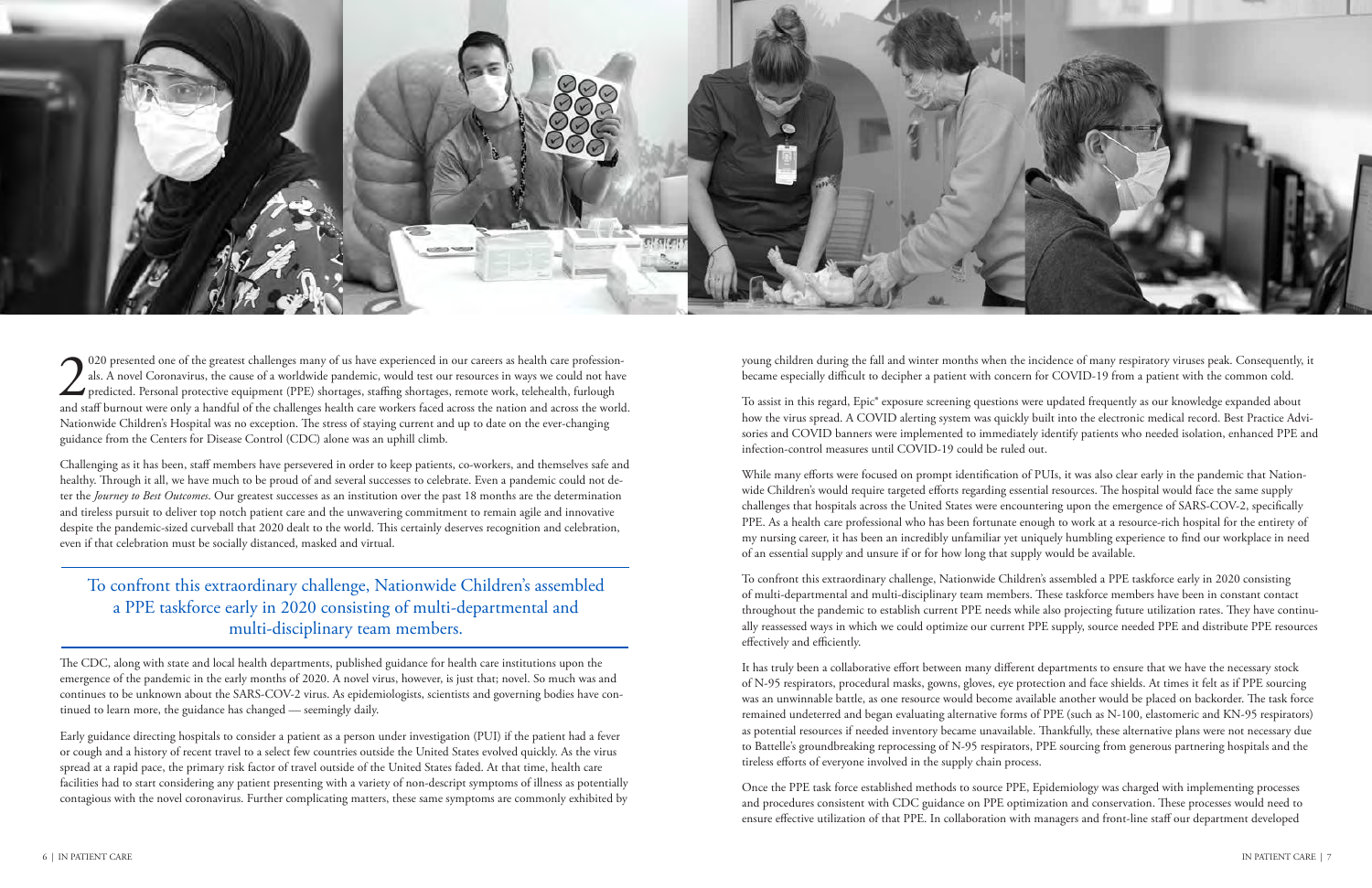s a leader, although we know that catastrophic events can<br>occur, being fully prepared for a worldwide pandemic can<br>a daunting task. In line with our core hospital and depart-<br>mental values, the pharmacy team focused on: occur, being fully prepared for a worldwide pandemic can be a daunting task. In line with our core hospital and departmental values, *the pharmacy team focused on:*

When the COVID-19 pandemic reached Ohio, shutdowns began and patient volumes significantly decreased. This required multiple programmatic and service changes to ensure both patient and staff safety. Once the impending severity of the pandemic was evident in mid-March, the pharmacy team quickly recentralized many operations. Although the department is vast and includes a multitude of specialized functions focused on optimizing patient care and best outcomes, we had to consider pharmacy's most essential role of safely, effectively and reliably providing medications to patients. As a result, the clinical pharmacists stopped attending rounds to allow for social distancing and were required to re-train in various areas to ensure pharmacy's operational needs could be met should anyone become sick or quarantined.



and reviewed workflow processes, PPE algorithms and educational PPE resources, which have helped keep both staff and patients healthy.

We attribute this reduction to staff's hypervigilance and increased compliance of infection control practices, hand hygiene, universal masking and early implementation of transmission-based precautions and is a testament to the efficacy of PPE, if worn properly and when indicated. As we reflect on 2020 and ponder what victories we can claim from this pandemic, this will surely be recognized as one our hospital's achievements during a difficult time in health care. When we look ahead to a post-COVID era, we should not let these practices falter as we have concrete proof that they are essential on our journey to best practices and optimal patient outcomes.

One of the paramount challenges throughout the pandemic has been balancing Nationwide Children's core value of delivering family-centered care while recognizing that an unprecedented public-health crisis necessitated significant restrictions, including visitation. The realization that every person entering the hospital increases the risk of transmission of COVID-19 presented our team with a difficult decision. There was no question of our obligation to limit that risk. To this end, a multi-departmental team created reasonable restrictions that would allow patients to continue benefiting from the support of a parent or guardian during their time at Nationwide Children's. The success of these inpatient and outpatient visitor restrictions lies in the fact that our hospital was able to balance a temporary policy change designed to limit the spread of COVID-19 with our family-centered-care philosophy.

> Beginning in mid-March, the pharmacy was one of the first departments to move approximately 50 team members to work remotely. In early April, the department transitioned to cohort staffing which continued through mid-June. This resulted in consolidation of positions and roles as well as many schedule changes. The complexities of scheduling were immense, however, the hospital's generous furlough program made staff feel supported.

Like the rest of the hospital, the Epidemiology Department has been directly impacted by this virus and its consequential effects. At times COVID-19 seemed to take over our daily epidemiological work duties. Nevertheless, the department made certain that our pre-pandemic era infection prevention and surveillance continued. In 2020 we identified a significant reduction in the number of health care associated respiratory viral infections. The 2019 rate of hospital associated respiratory viruses was 0.5 with 95 identified hospital associated respiratory viral infections. The 2020 rate was reduced to 0.3 with 50 identified hospital associated respiratory viral infections.

2020 has tested hospitals and health care facilities across the nation mentally, physically and emotionally. It will only be after cases of novel coronavirus dissipate that we will begin to realize the full scale of the toll this virus has taken. However, through all the adversity and challenges the Nationwide Children's team can be proud of our perseverance and our continued efforts to keep patients and families at the forefront of all we do. We should not let this success go unnoticed as we move forward.

To enhance team communication, there were weekly COVID-19 email communications that focused on operational and clinical changes. It was common to have four to five significant operational changes weekly. This included new protocols for cleaning, delivering and handling medications for the special pathogen unit, workspace and physical distancing requirements and implementation of "curbside" prescription pick-up in the front of the main patient care tower. Our team took great pride in the fact that our outpatient pharmacy was one of the first in the country to provide "curbside prescription pick up."

Though countless challenges and operational changes have occurred as a result of the pandemic, there were also opportunities to recommit to Nationwide Children's Hospital mission and values. Lessons learned include the importance of being transparent and present for staff, as well as providing clear communication. There continues to be a strong belief in "assuming positive intent" with all of the changes to ensure the ultimate goal of keeping both our patients and staff safe. The pharmacy department's ability to model One Team values allowed us to successfully manage changes in staffing, operational processes and

# Staffing Through a Pandemic: Pharmacy Perspective

Matt Sapko, PharmD, MS, Director, Inpatient Pharmacy Services



## BEING PRESENT

## BEING TRANSPARENT

CLEAR, COMPLETE COMMUNICATION

## ASSUMING POSITIVE INTENT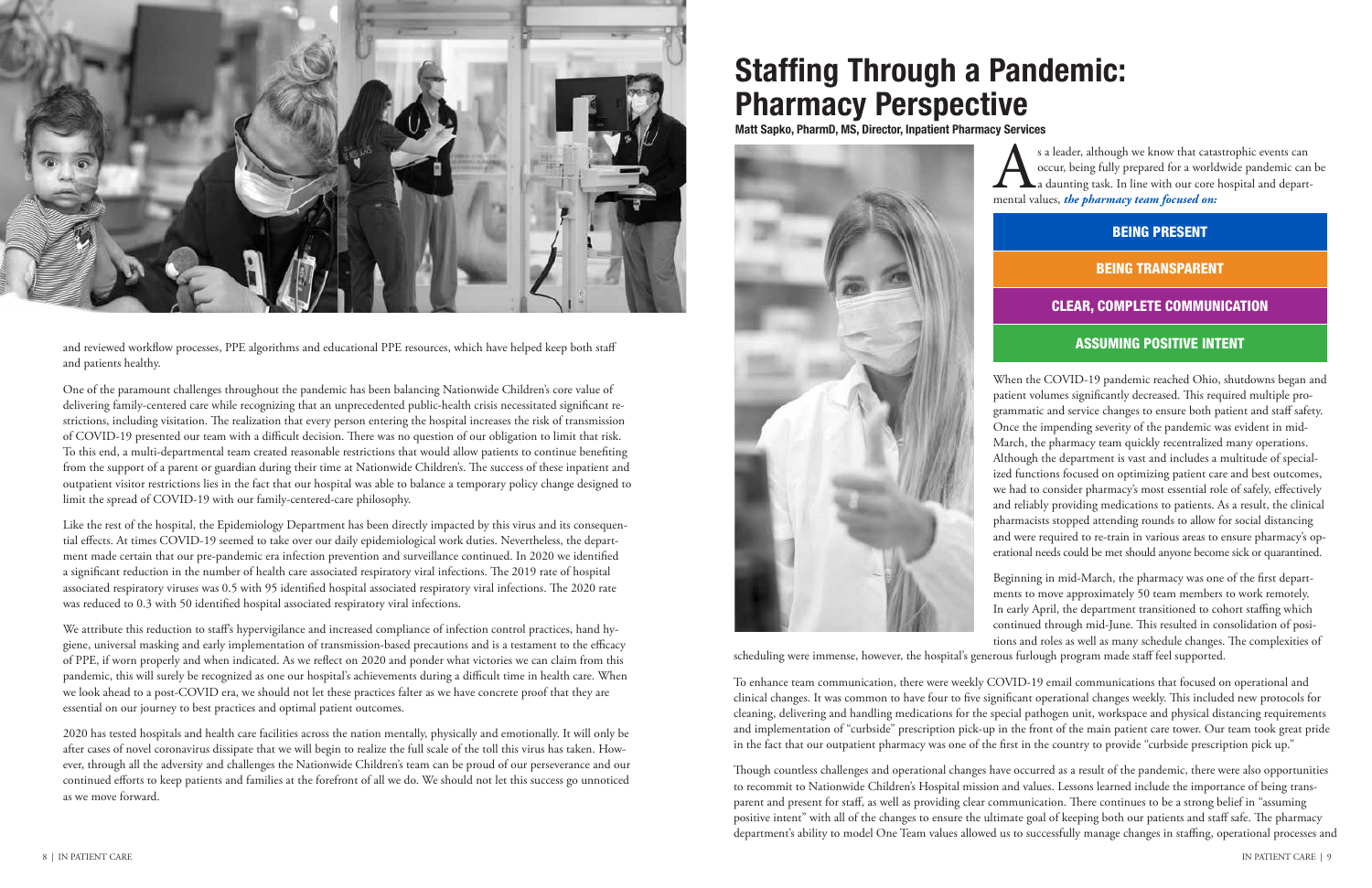

# One Team Response to COVID-19

Kelly Kranz, RN, BSN, MS, NEA-BC, Director Clinical Communications Kristie Fiorella, RN, MS, COHN-S, Manager Employee Health

When you say March 2020, two words come to mind: COVID-19 and One Team. While no one could<br>predict back in March what COVID-19 would mean to our patients, families and staff, we ventured<br>blindly into an unknown as One Team predict back in March what COVID-19 would mean to our patients, families and staff, we ventured blindly into an unknown as One Team. Nationwide Children's Hospital quickly mobilized a response team comprised of representation from Employee Health Services and the Physician Consult Transfer Center (PCTC) to create and enact clinical guidelines and recommendations based on input from Epidemiology, the Centers for Disease Control and state and local health departments. These guidelines aimed to create and enact exposure mitigation strategies to stop the spread of COVID-19 for employees, patients, their family members, students, residents, contractors and guest workers.

One such strategy was the COVID-19 Call Center. The COVID-19 Call Center was initiated first with three different phone lines: provider line, community line and employee line. The Call Center provided clinical guidance for COVID-19 symptom screening, testing, quarantine, clearance and answers to general questions. Within a week's time, Information Services (IS) responded to set up computer and phone systems to manage the calls. The provider line was merged with the community line after a couple months due to low call volumes and was called the Community COVID Triage Line. The Employee Health COVID-19 Call Center Line was staffed by nurses who triaged the caller based on symptoms and the current algorithm for COVID-19 situations. The nurse could order COVID-19 testing and put employees on quarantine based on the algorithm and established protocol. The COVID-19 Call Centers worked closely with Epidemiology and Infectious Disease to update criteria as new knowledge was available about COVID-19.

The Call Center has changed since its initial conception to adapt to our ever-changing needs around COVID-19. As we learned more information about containing the spread of this virus and how to treat it, protocols were changed, sometimes daily, in accordance with the Ohio Department of Health and other agencies' guidelines. While Call Centers were initially staffed by Employee Health nurses, we quickly oriented furloughed nurses and continued to do so as nurses returned to their home units and new nurses to the Call Center were onboarded. The continual need for revisions based on ever-changing guidelines meant continual changes to manuals and protocols to keep an ever-changing staff competent in current practices.

In July 2020, the Employee Health COVID-19 Call Center Line was merged with the Community COVID Triage Line and managed under one department. This allowed for a better use of resources based on the needs of the two call centers. Staff were cross trained to answer both lines and triage testing needs for both staff and children within the community. The call center averaged between 100 to150 calls a day, peaking at more than 500 calls in November 2020 during the surge of positive staff, patients and community outbreaks. Currently, the Employee Health COVID Call Center, located in the Near East Office Building, is staffed by approximately 25 nurses consisting of permanent staff as well as per diem staff. This has resulted in a very diverse group of nurses from numerous departments working together. The majority of nurses transitioned from direct patient care to telehealth nursing, which required a very different skill set. Typical of our wonderful Nationwide Children's staff, our Call Center staff onboarded efficiently, responded positively and have been resilient in the face of every challenge. They, in One Team fashion, have created a cohesive and collaborative call center that has aided an entire community as well as our own Nationwide Children's family.

These and other initiatives set into place after the beginning of the pandemic have helped contain the spread of COVID-19 and keep our patients, families and staff safe. While we could not predict where we were going in March when all of this began, thanks to our One Team approach, we have kept our environment safe for patients and employees alike.

## The Call Center was just one initiative in our procedures for keeping patients and employees safe by preventing the spread of COVID-19. Several other protocols were developed and are currently utilized to create a safe environment for all:

A DATABASE CALLED APEX was created to docume and track employee calls regarding travel, exposures, COVID-19 testing and manage employee questions and concerns. Apex allows different team members to work in parallel on different steps in the exposure assessment, COVID-19 testing and communicating quarantine and work status to Human Resources, managers and employe

A COVID POD TENT was operationalized for testing of employees, employee's children under the age of 21 living in the household and children in the community.

| ent           | A POST-EXPOSURE HEALTH GROUP led by APRNs                |
|---------------|----------------------------------------------------------|
|               | and RNs was established to perform a thorough as-        |
| $\mathcal{A}$ | sessment of all exposures between patients, providers,   |
|               | employees, household members and the community.          |
|               | This allowed Employee Health to track and be aware of    |
| ł             | potential clusters that would require follow-up based on |
| ees.          | potential or actual exposures to COVID-19.               |
|               |                                                          |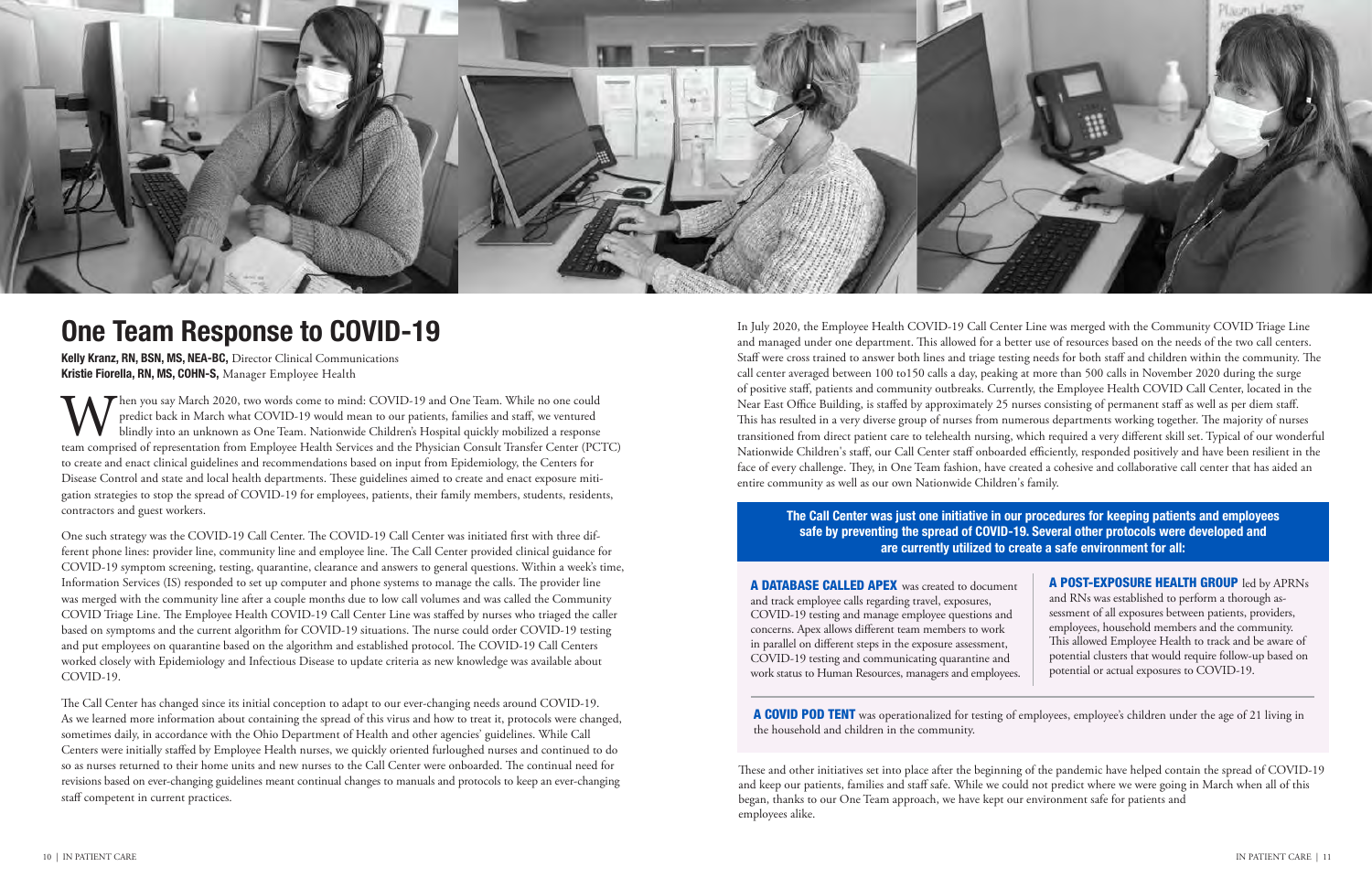

# COVID-19's Alphabet Soup: ACS, POD, MCM and Other Acronyms You Never Knew You Needed to Know

Matthew Caudill, BA, CEM, Director of Emergency Preparedness Emergency Services Division

### DECLARATION AND ACTIVATION

March 11, 2020: Three slides and a stacking of hands. That was the result of a meeting convened outside of our CEO's office to discuss how best to assist in the State of Ohio's efforts to collect and test samples for SARS-CoV-2019 while ensuring the safety of our patients and families, visitors and staff. The hospital developed a plan of action to stand up an alternative care site (ACS) or what is known in the governmental realm as a POD (point of distribution or dispensing) in the main campus Urgent Care parking lot.

PODs come in a few different types and varieties. The FEMA POD concept focuses on providing centralized locations usually located in large parking lots where the public would pick up life sustaining commodities following a disaster or emergency, including food and water. You will most likely associate this type of POD if you read how states'national guard passed out supplies during Hurricane Katrina. A slightly different version of the POD concept is used by our colleagues in public health. PODs at community locations like high schools or conference centers, are used to dispense and administer medical countermeasures (MCMs) to the public to treat adverse health effects related to a public health emergency much like the current COVID-19 pandemic.

How could this type of operation benefit our patients and staff? Pandemics cause medical surges. A local surge in the need for medical care might require jurisdictions to establish alternate care sites (ACS) where patients with COVID-19 can remain and receive medical care or testing. These are typically established in non-traditional environments, such as converted hotels or mobile field medical units. The Secretary of the Department of Health and Human Services (HHS) using section 1135 of the Social Security Act (SSA) can temporarily modify or waive certain Medicare, Medicaid, CHIP or HIPAA requirements, called "1135 waivers." When there's an emergency, blanket waivers help patients access care.

### PEOPLE, PLACES AND THINGS

March 15, 2020: The COVID-19 POD design team presented their draft plan to leadership for consideration and approval. Phase One commenced on March 16, 2020 launching a quick and cascading series of events to recruit staff from all disciplines, activation of disaster-related equipment and tent-like shelters and building engineering processes and IS infrastructure in an outdoor environment. Nurse triage hotlines were created as well as expanding employee health phone centers including telemedicine. At one point during our pandemic response, four separate phone systems were in operation now merged into a single, central point of entry. On March 17, our first EPIC build-out began with version updates issued on an as needed basis. The design team forecasted the escalation of demand for service and created three levels, or phases, to our POD response. Today, located in the first floor of the NEOB, you see our phase two operation. This operation is expected to accommodate up to 800 daily visits. Phase three, although located at the NEOB, will have a much different looking footprint if service demand requires this level of activation.

### COMMITMENT, INNOVATIONS AND A RELENTLESS SEEKING OF EXCELLENCE

It takes a strong commitment to come to work every day under a myriad of difficult circumstances; rain, sun, snow or wildly ranging temperatures. The COVID-19 POD Team has more than 100 excellent staff committed to being innovative and to always seek excellence as part of the hospitals greater One Team philosophy. Borrowing from the hospital's vision statement, the team seeks for the best outcomes in everything we do and understands that together we can deliver the best health care for children. Even in the first floor of a garage.

*Author's note: At the time of this writing more than 49,000 patients, staff and contractors have been served with numbers growing daily.*

# Maintaining Team Positivity During a Pandemic

## Brandon Kozar, PsyD, MBA

Director, YOU Matter Staff Support Program & Leadership Coaching and Development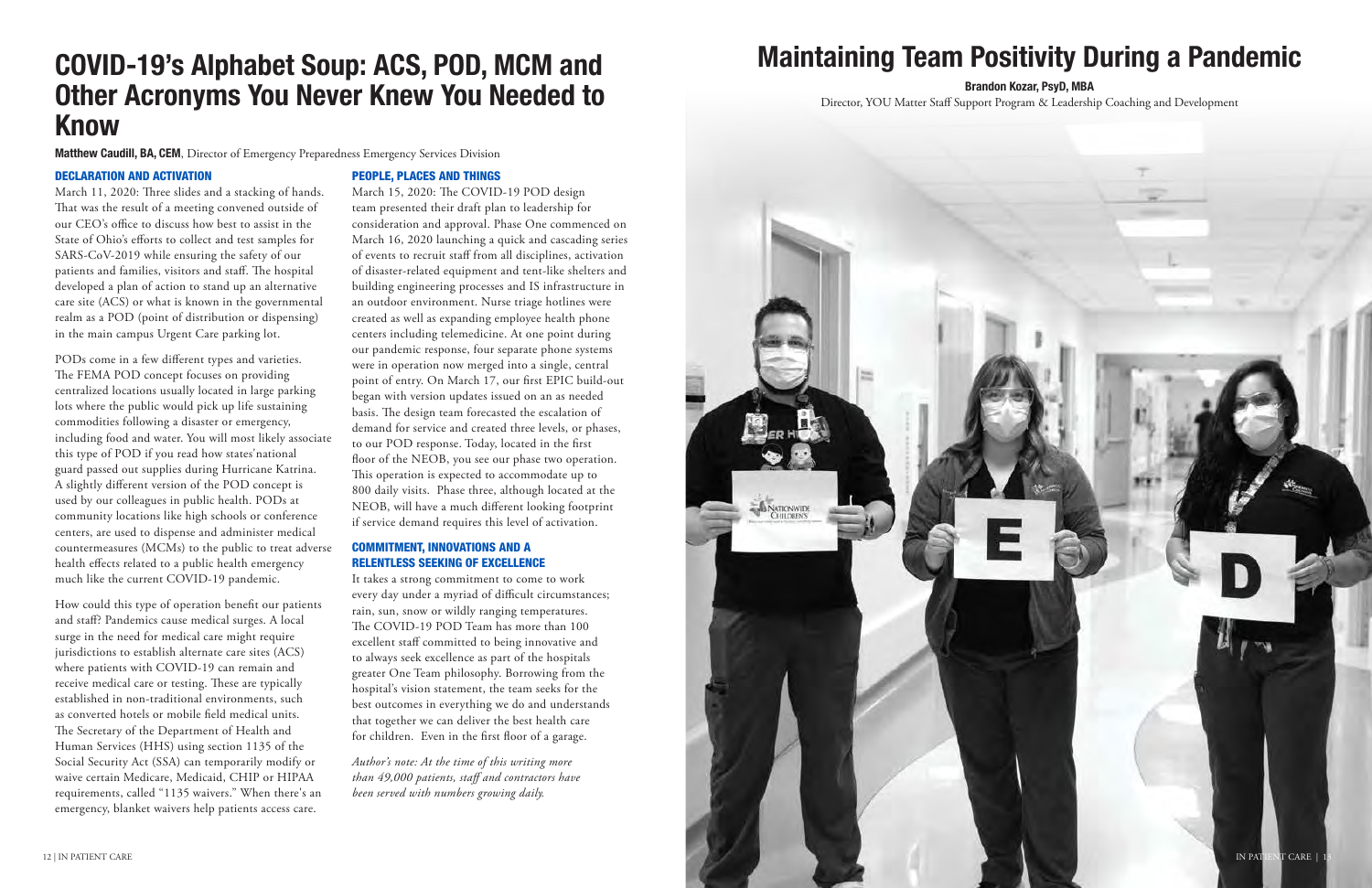The sake of time and sanity, allow me to get to the most the sake of time and sanity, allow me to get to the most periods of chronic stress? Well, one could write a book on this subject (and many have!) but for impactful point. It all comes down to the degree to which you and your team members respond with prosocial behaviors when triggered by stressors. What do we mean by "prosocial"? It refers to "voluntary actions that are intended to help or benefit another individual or group of individuals" (Eisenberg and Mussen 1989, 3). The American Psychological Association defines it as denoting or exhibiting behavior that benefits one or more persons. Simply checking in on another person, offering support, encouragement, forgiveness, holding a door open for someone, offering to pick-up lunch, etc. are all examples of what is collectively referred to as "prosocial behaviors." Prosocial behaviors help to create bonds and friendships. They are necessary to create a sense of community in people. They are also observably absent during periods of conflict, divisiveness, and anger towards one another.

Human beings are deeply social creatures. We are the most social of all the mammals and arguably the most social species on the planet. In fact, recent brain research has highlighted the importance of communal living and our need to feel secure within a group: When people experience social rejection specific brain regions (dorsal anterior cingulate and anterior insula) are activated (Science, 2003). Why is this important? These brain regions are part of the physical pain detection system. Put simply, social rejection is literally painful to people! From an evolutionary perspective, this suggests that social togetherness and support was so crucial for our survival as a species that our brains process negative social outcomes similar to how it processes immediate pain experiences (which tells our body that something is wrong and action needs to be taken immediately). Social rejection and isolation are associated with increases in anger, anxiety, depression, jealousy and sadness. It reduces performance on difficult cognitive tasks and can also contribute to aggression and poor impulse control (Current Directions in Psychological Science, 2011). However, the opposite occurs when we experience social acceptance and support: Aggressive feelings and tension reduces (Social Psychological and Personality Science, 2010). When people feel socially supported within work environments; they tend to score higher on engagement surveys, have longer tenure, less absenteeism, and less performance/conduct issues (Chatters, and Taylor 2005; Song and Lin 2009; Sarason, Sarason, and Gurung 1997; Umberson et al. 1996). My own professional work as a corporate psychologist has affirmed these findings. In fact, positive social interactions (we refer to as 'prosocial behaviors') naturally triggers the release of endorphins in the brain (Hsu et al, 2013). These natural opioids help to increase our mood, sense of pleasure/tranquility, and reduce feelings of pain. In addition, oxytocin, also known as the "love or cuddle hormone" has been found in higher concentration levels within one's blood stream and brain as they develop trust and bonding with others (Zak, 2017). Why does this matter? Research is starting to see a link between oxytocin production and lower rates of depression, anxiety, and even irritable bowel syndrome (Neumann, 2007). Prosocial behaviors appear to trigger the release of these mood pleasing neurobiological ingredients.

> As you can see, when team members respond to a stress in a prosocial manner it contributes to team cohesion and security. This helps to build bonds, promote trust, and trigger cooperation within the group. Prosocial behaviors are the like the glue that sticks people together through thick and thin, especially during pronounced and elongated times of hardship. As already mentioned, this does not mean that there isn't a time and place for

Let's try to make all of this a little more personal. Take a moment right now to pause and reflect about a time you felt completely welcomed and valued by a group of people. Think about how it felt to be so welcomed, appreciated and desired. Reflect on the impact that this group would have on your mood. I bet that there were moments in which you entered that group not feeling the happiest and yet within a few minutes of being surrounded by them, you would start to feel better.

The feelings triggered by these kind of experiences offers us the clues for how to maintain team positivity during periods of chronic stress. Behaviors that promote feelings of social support works! Unfortunately, we are seeing many team members respond to chronic stress with only personal protective coping behaviors that may help them as individuals but doesn't necessarily help the overall team. Let me be clear, there is nothing wrong with engaging in personal coping skills to manage stress. At the YOU Matter Staff Support Program, we talk about these kind of self-care tips all the time! Everyone should have a personal stress coping tool bag to use when life gets overwhelming and difficult. With that said, too much of anything isn't necessarily good and I suspect that the overemphasis of individual coping is no exception.

There is also the problem with how people commonly respond to a stressor - they try to avoid it! Makes sense, right? If something causes you emotional tension and triggers a sympathetic nervous system (SNS) response, commonly known as a fight-flight-freeze response, then the logical coping response is to avoid that stressor. Unfortunately, that isn't really an option when the source of that tension is your job and sometimes the people affiliated with it. So, we do the next logical thing which is avoidance of associations with that work environment. Again, this makes some sense on the surface. However, as we begin to examine this further, we start to see the unintentional negative consequences. Team members begin to isolate from one another, there are less prosocial communal behaviors (e.g., checking in with your colleague or engaging in a team debriefing), and often many excuses for not doing them (e.g., not having enough time). The physical distancing requirements specifically associated with the COVID-19 pandemic has exacerbated these isolating/avoidance behaviors even more. Teams of people can thrive during chronically stressful periods of time. They can also derail destructively. What determines this fate is whether most of the members on the team respond to stressors with behaviors that prioritize group protection versus individual protection. This is what we mean by the term "prosocial behaviors" within this framework. Instead of responding to stressors with a "what do I need to do for me?" the most positive, effective and resilient teams have many members who respond to stressors by first asking the question, "What can I do for us?" To better illustrate this process, please refer to the visual below:



| sor            | individual protection coping behaviors that allow us to       |
|----------------|---------------------------------------------------------------|
|                | briefly avoid or escape the stress and anxiety associated     |
|                | with the stressor. This is all fine and necessary. The        |
|                | larger point to be learned is the degree and frequency        |
| er             | to which choosing individual versus group protective          |
|                | behaviors plays a critical role in how effective a team is in |
| $\overline{ }$ | maintaining positivity during prolonged periods of stress.    |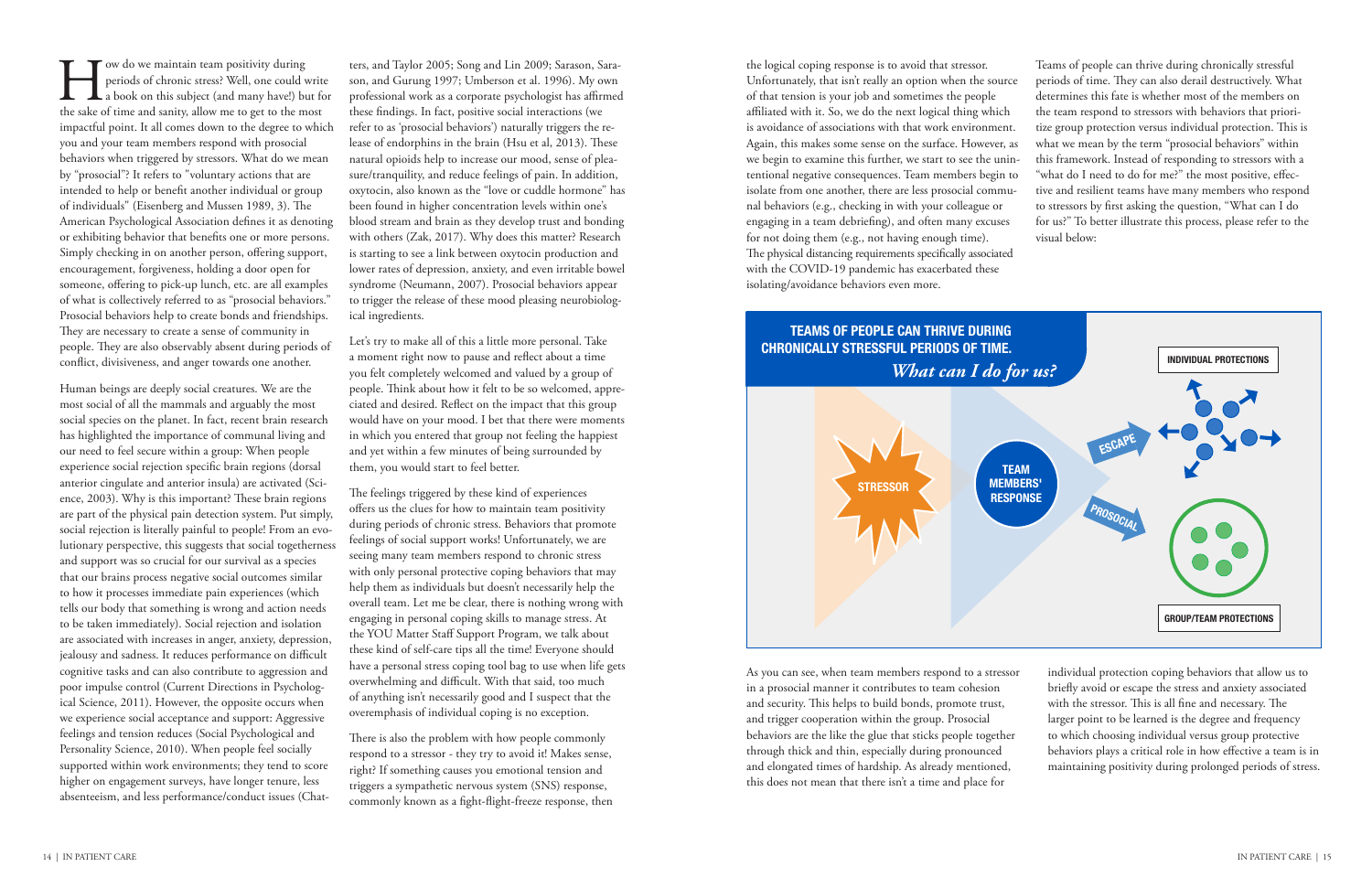# Everything Matters in Family Presence: Parent Visitation During COVID-19

**Jeanette Thomas, Manager, Patient & Family Relations/Information Desks** 



fundamental principle of Nationwide Children's<br>Hospital is family presence and family-centered c<br>the spring of 2020, the hospital was preparing to<br>viral visitation restrictions when we found ourselves faced Hospital is family presence and family-centered care. In the spring of 2020, the hospital was preparing to lift the viral visitation restrictions when we found ourselves faced with the COVID -19 pandemic, necessitating stricter policies. The challenges began in April when inpatients were limited to one guest per day with a limit of two people on the visitation list. This restriction included parents/legal guardians and lasted for the duration of the patient's admission. Staff were sympathetic to the hardships this policy change placed upon families and worked hard to find ways to be consistent and fair. Outpatient visits were also affected with only one outpatient visitor - no siblings or additional people - allowed to accompany the patient. Appointments were scheduled to maintain fewer people in the waiting and procedure rooms to allow for physical distancing. a conference room on the hospital's first floor and alerted the appropriate staff so that temperature screenings and visitor badges were readily available. When the parents and siblings arrived, team members met them at the entrance and escorted them to the conference room. It took out-of-the-box thinking by the team to ensure everything went smoothly. The family was appreciative and enjoyed the time together immensely. So how do we keep families in touch with their patient when we must maintain physical distance? As Patient Relations coordinators, we listen with empathy to concerns knowing that each family feels an exception for their unique situation should be granted. While compassionately explaining they are not alone in their concerns, we focus on what parents can do. We encourage sending electronic greeting cards. These cards are filled out on the hospital website, printed by Nationwide

It is certainly a challenge to do all that we can to keep our patients, visitors and staff safe by preventing unnecessary community exposure. During this time of COVID-19, we have policies and guidelines that seem to disregard our family centered care values by restricting the essential individuals. Our patients and practitioners depend on these important caretakers to partner with us in caring for their child. While exceptions have been made for end-of-life situations or initial oncology consults, etc., we continue to weigh requests for exceptions to our visitor restrictions with our family-centered values and the benefits of keeping our patients, families, visitors and staff safe. In one sad circumstance, it was almost Christmas and the patient's clinical care team had determined the patient might not survive. Given our current visitation restrictions, the team was tasked with providing the patient and family time together while keeping the group safe and minimizing exposure. With compassion and creativity, the team reserved Our caring staff at Nationwide Children's know how to make families feel that their loved one is in excellent hands. Our staff also appreciates the anxiety families must feel with not everyone being able to visit the patient during these unprecedented times. The safety of our patients, parents, visitor, and staff will always be a top priority and we are excited at the possibility of being able to welcome all our visitors back to our normal visitation privileges soon. Everyone really does matter with visitor restrictions too!

Children's and hand delivered to the patient's room. One patient received more than 250 cards in one day! We also encourage the use of technology by allowing patients to borrow laptops and iPads from the Family Resource Center to video chat with their friends and family. Parents have been very appreciative of this resource, especially over the holidays. Families and visitors can also contact our gift shop and purchase a gift card, balloons or other surprises that are sent directly to the patient's room.

Taking the time to engage in more prosocial responses to chronic stressors takes effort and intent. The payoff is not only good for the team around you but ultimately good for you as well. We all contribute to the experience of social support, cohesion, and feelings of security and trust in our teams (no matter your status). As the old saying goes, "we get what we give." This is true for many aspects of life, maintaining team positivity during periods of chronic stress appears to be another example of it.



Now that you want to be more prosocial in your responses to stressors (applause to you!), here are some practical steps you can begin taking today:

- Develop your self-awareness to the moments you want to socially disengage the most when at work. Are there certain situations? Specific times of the day? Physical or emotional triggers?
- o Being able to know when and where you are most likely to engage in individual protections can help you resist this urge if you can better anticipate it.
- When you start to feel overwhelmed, go check-in with another colleague and ask them about their stress. This can give you an opportunity to share where you are at. Be willing to support them and let them support you. We all need help from others in this work.
- Pay attention to the non-verbal communication you are sending out to those around you. You may not realize it, but many of us send powerful "leave me alone" signals when we are feeling overwhelmed.
- Share kind words of appreciation to your colleagues. Remember, social acceptance is critical for our health and well-being. If you happen to be a tenured, senior, or leadership staff member on a unit, your words will carry weight, especially to the younger and newer staff.
- Get out of your head. One thing I like to remind myself is, "Less in here (my head) and more out there (life and people around me)." It is so easy for us to get stuck in our thoughts that it can us to unknowingly dissociate from others.
- Finally, have some grace for yourself and show some grace for others. Perfectionism and rigid expectations are the enemies of healthy interpersonal relationships. When life and work are chronically hard, we all deserve a little forgiveness.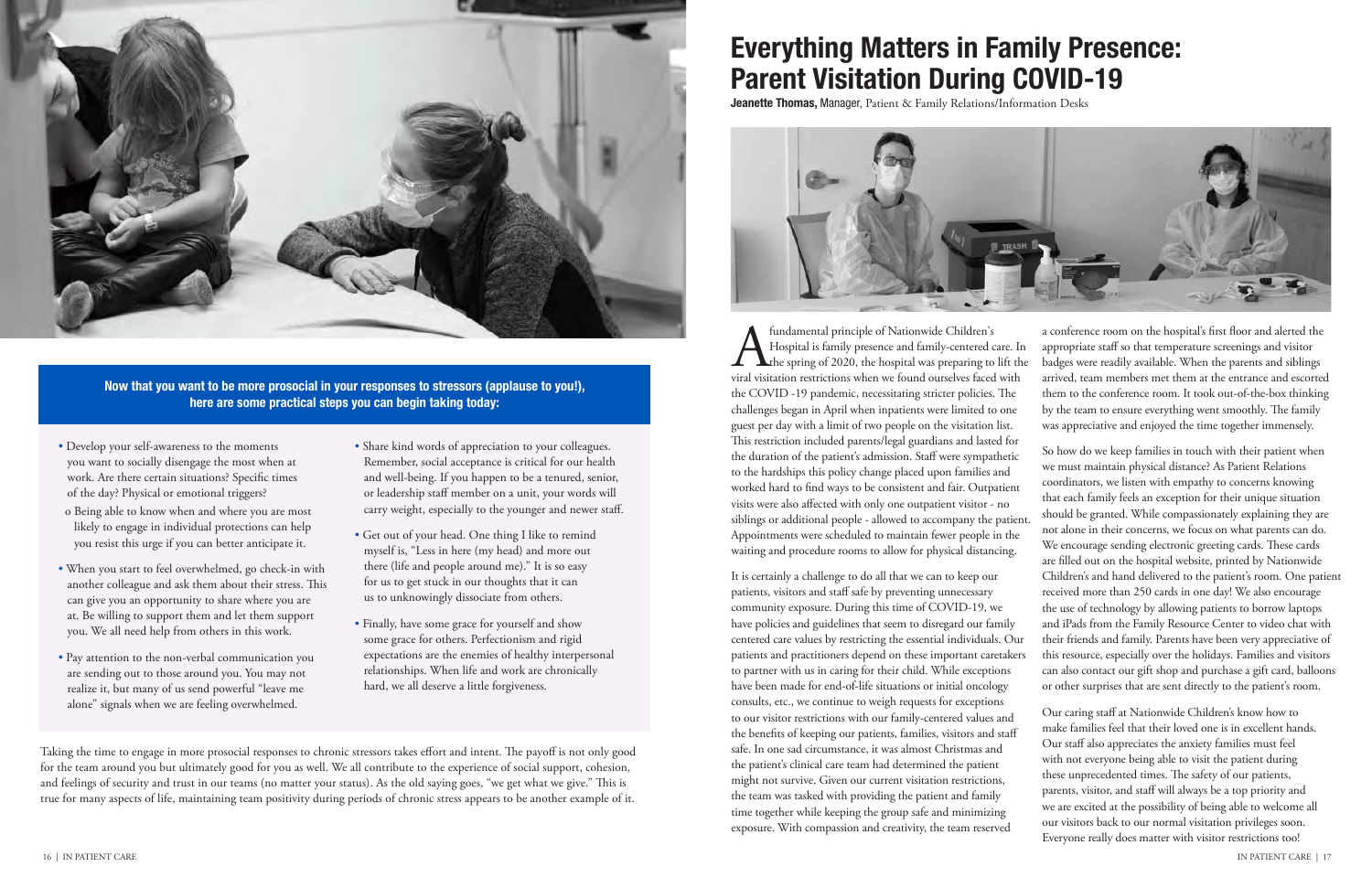

### **COMMITMENT**

Primary Care in a pandemic is uncertain. The staff, the patients and the families are tired and looking for answers. The operational changes, outreach and communication strategies provided some of the answers. As a network and a hospital we have done a great deal to slow the spread, promote and maintain access to care. The work that we have done could not have been done without commitment from the staff. When the staff do not know what to do, we continue to serve. Nationwide Children's Primary Care Network is where everything matters for our families.

# Promoting and Maintaining Access: Primary Care in a Pandemic

Kim Regis, DNP, RN, NEA-BC, PNP-BC, BCC, Vice President of Operations, Chief Nurse Executive, Ambulatory

In November 2020, the Primary Care Network<br>at Nationwide Children's Hospital was again<br>recognized as a Patient-Centered Medical Home<br>(PCMH). The network achieved the highest level of n November 2020, the Primary Care Network at Nationwide Children's Hospital was again recognized as a Patient-Centered Medical Home standards, Level 3, from the National Committee for Quality Assurance (NCQA), in recognition of the evidence-based, patient-centered and interdisciplinary team care they provide. This recognition came in the midst of a year marked by unforeseen challenges in care delivery during the COVID-19 pandemic. Despite those challenges, the Primary Care Network was able to promote and maintain access to care for patients in the community through operational changes, outreach, communication and commitment.

### OPERATIONAL CHANGES

To ensure the safety of staff, patients and families, several steps were taken at the onset of the pandemic to limit exposure and transmission of COVID-19. The first major step implemented was to separate sick and well sessions into morning and afternoon so that patients with any acute illness would not be in waiting rooms with well patients. In addition to these measures, the operations coordinators and clinic leadership worked together with our property management partners to customize "banker's glass" type barriers to fit our leased properties for patient access representatives to have barrier protection when registering patients. All other practices including masks and physical distancing were implemented.

Primary Care's rapid implementation of best practices enabled them to be an early adopter of allowing COVID-19 positive patients and families into the clinic setting so that medically necessary care would not be delayed. This was especially true for newborns recently discharged from the birth hospital. In April 2020, Epidemiology requested a plan for mothers that tested positive for COVID-19 to bring their newborns to their first well-child visit. The Primary Care Network Newborn Services coordinated a process that merged with the newborn nurseries' existing discharge pathway to ensure reduced transmission risk and optimized access to care. This innovative approach was integral to maintain access for this vulnerable population.

## **OUTREACH**

At the end of 2019, Nationwide Children's Primary Care Network was seeing great success in reaching the community through expanding services and increasing access to care. The improvements in access and improved patient outcomes continued into early 2020 prior to the onset of the changes to operations that came about with COVID-19. Increased access equals more vaccines, decreased acute illnesses and decreased infant mortality.

When COVID-19 made its way to our community, the impact on primary care services became immediately apparent as visit volume began to decline. Families heard the message that staying home was the safest thing for them to do. National reports indicated that childhood vaccination rates declined significantly following stay at home orders consistent with the trend. In response to the decline Primary Care launched a massive outreach strategy.

The staff in Primary Care completed more than 25,000 live phone calls. Marketing worked with the teams to create messaging for patients and families to update them on the safety precautions and operational changes implemented to keep them safe. Leveraging technology through text messaging, enrollment of families for MyChart and engaging active users also enabled Primary Care to increase outreach capacity and promote return to care for patients.

### **COMMUNICATION**

Keeping the lines of communication open is critical during stressful times. The Primary Care teams stayed connected at all levels with weekly calls for the whole network. The entire leadership team participated in the calls providing pertinent updates and information regarding new workflows, policy changes and successes. A best practice that came from these meetings involved leaving the chat open at the end of the call so that people could type their questions. After the meeting a FAQ was compiled with the questions and answers and sent out to the team.

## "The best way to find yourself is to lose yourself in the service of others." *— Mahatma Ghandi*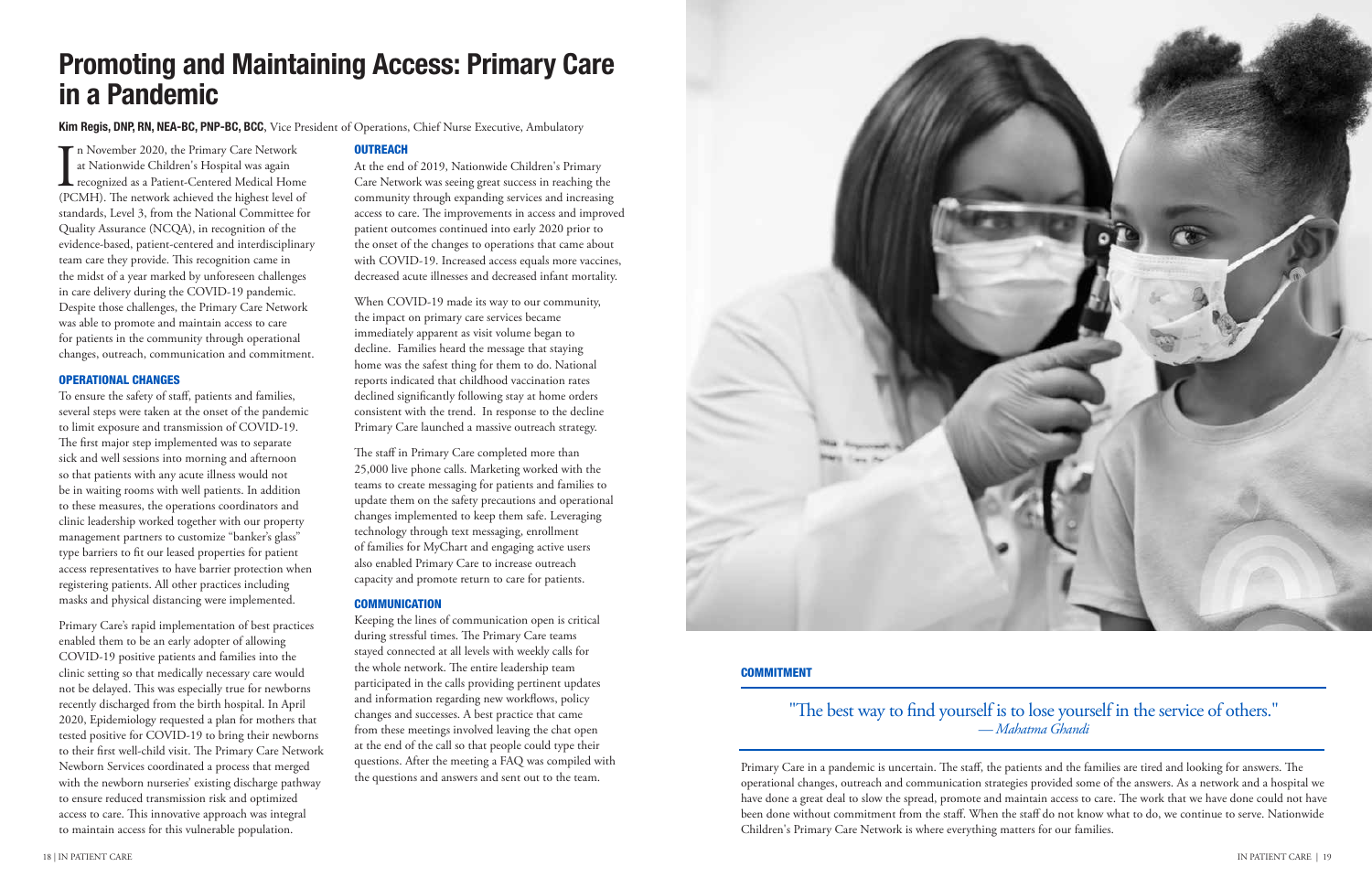The COVID-19 pandemic has posed many<br>the United States and increase both in<br>the United States and internationally. Dur<br>the pandemic, health care workers report acute streated to long work hous, concern with having<br>fear and challenges for health care workers both in the United States and internationally. During the pandemic, health care workers report acute stress related to long work hours, concern with having adequate access to personal protective equipment (PPE), fear of exposure to the virus at work and subsequent exposure to family members as well as balancing work-life demands. Other identified concerns include the ability to provide competent care with clinical reassignments, economic stressors, uncertainty about the future and how long the pandemic will last, and the lack of access to up-to-date information with clear communication from hospital leadership.

Tragically, due to the pandemic, many caregivers have witnessed an unbearable amount of patient deaths and have served in the difficult role of comforting dying patients due to absent family members at the time of death. This prolonged, chronic exposure to stressful events

leads to physical and emotional exhaustion, work burnout and absenteeism, medical errors, anxiety, loneliness, depression, substance abuse, poor sleep, disrupted relationships, physical symptoms (headache, stomachache), memory and concentration deficits. Chronic daily stress can also lead to poor physical health long-term.

Individuals with Post-Traumatic Stress Disorder (PTSD) experience intense and disturbing thoughts and feelings that are directly related to a traumatic experience. These experiences can last long after the traumatic event has subsided. Although PTSD is usually associated with military veterans or victims of abuse, health care workers have experienced similar symptoms during the pandemic. In addition, personal experiences described by people of color exposed to chronic racism validates the presence of PTSD. Racism also contributes to health disparity and inequity of health care access including mental health services. The Center for Infectious Disease Research and Policy estimates that Black people are three times more likely than Caucasians to get the COVID virus and the Centers for Disease Control (CDC), as of October 2020, reports that Black Americans are experiencing mortality rates that are two or more times as high as the rate for Caucasian Americans.

To proactively assist with preventing PTSD, both individual and systems-based interventions are needed. For individual health care workers, it is important to be proactive in identifying warning signs of individual changes in mental health wellness in order to promote strategies fostering resiliency and healing. Co-workers play an important role in recognizing significant changes in a peer's behaviors and reporting this to their supervisors.

Resilience assists individuals with the ability to utilize healthy coping skills during periods of adversity and

promotes emotional healing. Incorporating daily self-care strategies such as increasing physical activity, improving sleep and nutrition, limiting media coverage exposure with the pandemic, mindfulness or yoga, and reduction of social isolation with the advent for the need to continue social distancing can be helpful. System-based organizational strategies must promote a safe work environment, foster diversity and inclusion and a create a work culture where mental health wellness is valued, and self-care is encouraged. Nationwide Children's Hospital has been proactive in response to the COVID-19 pandemic and continues to build organizational infrastructures to keep employees healthy and safe. The Employee Assistance Program (EAP) and YOU Matter Program are available to all Nationwide Children's employees and offers a variety of programs to promote emotional well-being.



IN PATIENT CARE | 21

# Increase of PTSD Both During and Following the COVID-19 Pandemic

## Nancy Noyes, RN, MS, PPCNP-BC, PMHCNS-BC

Fellowship Program Director- Child and Adolescent Psychiatric Nurse Practitioner Program

The Employee Assistance Program (EAP) and YOU Matter Program are available to all Nationwide Children's employees and offers a variety of programs to promote emotional well-being.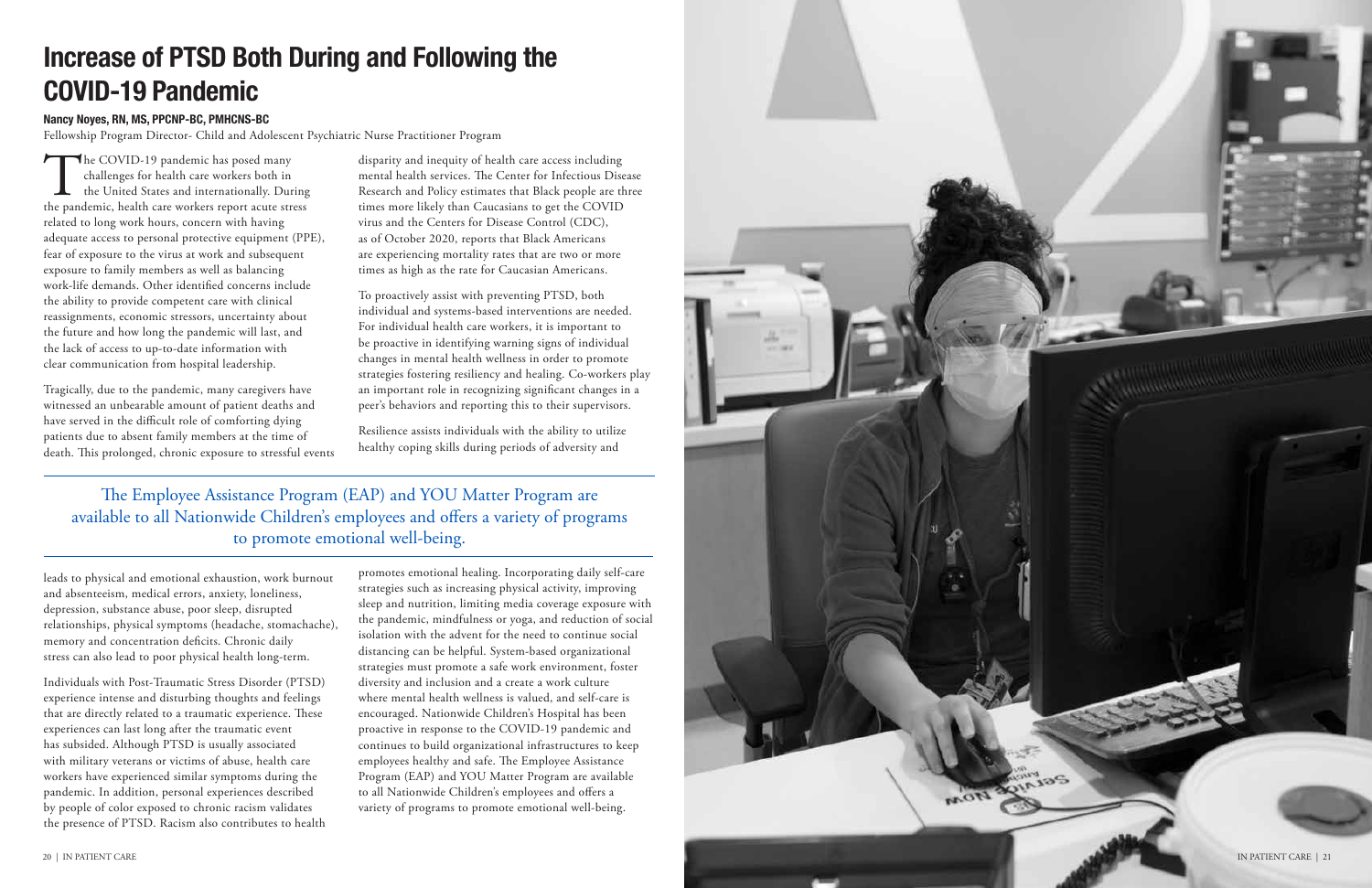

# Remote Epic Training During the COVID-19 Pandemic

Amanda Brown, MSN, RN Clinical Leader, Nursing Informatics and Reena Patel, MSN, RN Nurse Educator Informatics

The COVID-19 pandemic created a unique situation for the onboarding process of new and transfer employees at<br>Nationwide Children's Hospital. The Nurse Educator Informatics (NEI) team at Nationwide Children's is respon-<br>sib Nationwide Children's Hospital. The Nurse Educator Informatics (NEI) team at Nationwide Children's is responsible for Epic® education for all nurses, respiratory therapists, social workers, licensed practical nurses, medics, ed into new employee orientation and held in the traditional classroom setting with a maximum of 18 students and two instructors. With the implementation of social distancing guidelines, in-person meetings were limited to 10 people in a room at one time. An innovative approach was needed to continue onboarding employees, despite these social distancing guidelines. The NEI team made a rapid transition, over a two-week period, from traditional classroom education to remote Epic training.

The NEI team worked together to review the traditional classroom curricula and make the changes necessary for remote learning. Since employees could attend class via a Skype meeting, from home or on a clinical unit, the NEI team investigated how training would work on a variety of computer types. Additionally, the employees would need access to the Epic Training environment on their personal computer. The NEI team members worked closely with a variety of departments to streamline this process. Prior to class, employees were provided with instructions for how to access the training environment, along with their train username and class activities.

Two instructors facilitated class; one as the primary instructor and one as the backup. The primary instructor was responsible for delivering the class content, while the secondary instructor assisted with any technical troubleshooting and monitored the Skype chat box for any questions during class. These roles were like the in-class roles of the primary and backup instructor, however, the remote delivery created more technical challenges. Each instructor had clearly defined responsibilities for class preparation; such as ensuring the training environment was added to the employees' access, emailing the Skype invite, and sending the hyperlink for Epic access.

The NEI team identified several considerations for remote classes to be successful. It was vital for the instructors to click and navigate through the Epic training environment more intentionally, while verbalizing the directions for where the employee should be looking on the screen. Since the employees were toggling between the Epic training environment (where they practiced activities) and the Skype meeting (where the instructor was demonstrating), there was an increased risk that employees would become confused or get lost. It was crucial for the instructor to verbalize when the employees should be watching the instructors screen and when they should be practicing on their own in the training environment. The instructors also had to be cognizant of the pace of content delivery to allow employees time to process the information and account for connectivity lag times.

Course evaluation surveys were completed by employees after both traditional classroom and remote learning classes. We compared the results of 204 employees who participated in our classes: 110 participants from our traditional classes from February 1, 2020 to February 26, 2020 and 94 participants from our remote learning classes from April 1, 2020 to May 18, 2020. The results demonstrated that students found the instruction in remote learning classes to be equivalent to traditional classes (Figure 1).

The NEI team was successful at finding an agile and innovative approach to provide Epic education to new and transfer employees at Nationwide Children's amidst the COVID-19 pandemic social and physical distancing. As a team, we were able to identify potential issues early to prevent them from occurring during class. We continue to make adjustments to our classes and pre-class communication to provide the best educational opportunities for new and transferring employees. As the pandemic persists, we will continue to offer remote Epic classes to adhere to the social and physical distancing guidelines. In the future, we can consider other opportunities for offering remote Epic education to our end users.

Each instructor had clearly defined responsibilities for class preparation; such as ensuring the training environment was added to the employees' access, emailing the Skype invite, and sending the hyperlink for Epic access.

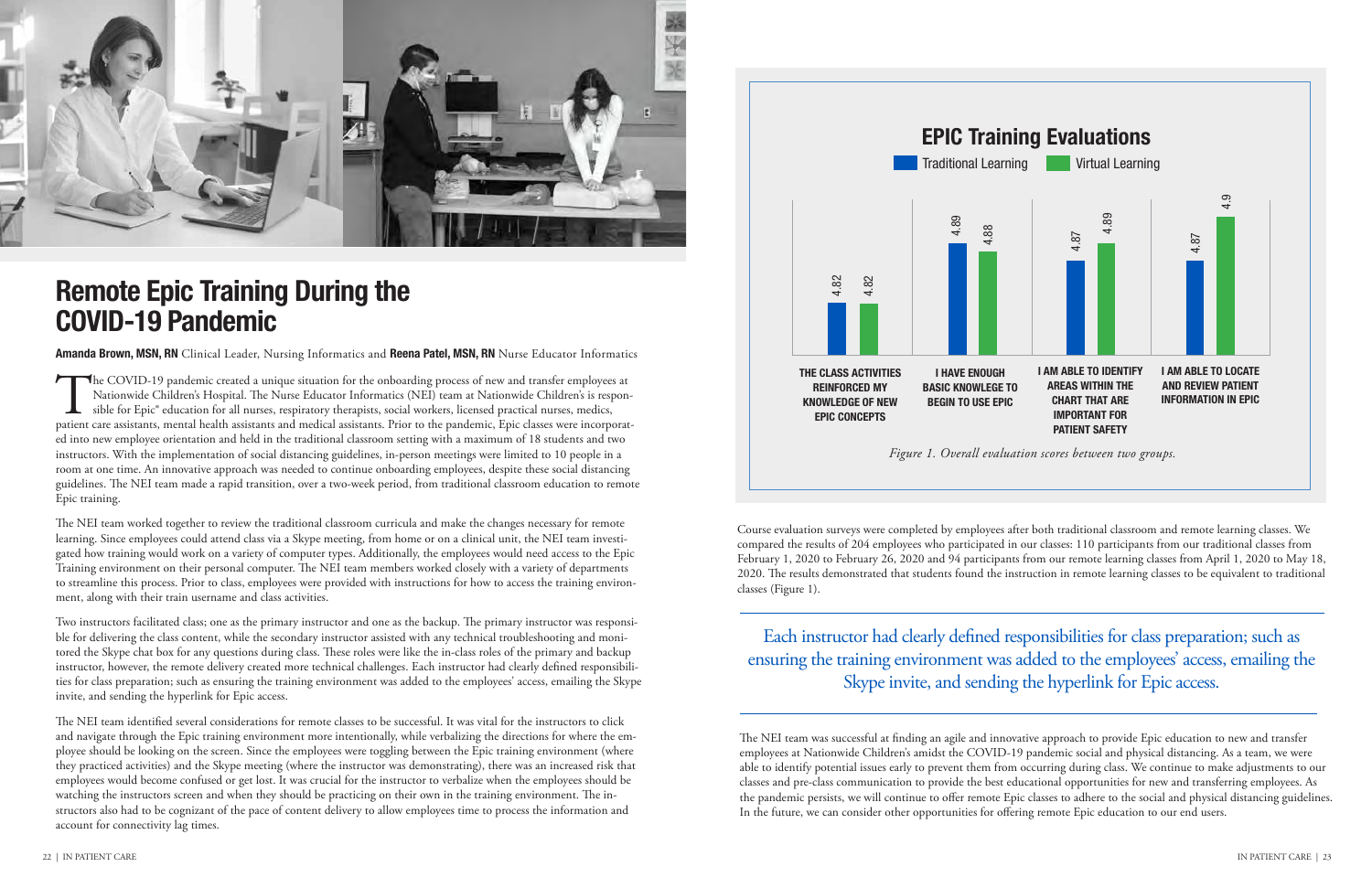## Systems and Process.

## **Multiple** Changes had to occur with

These include the following:

The COVID-19 pandemic has created many challenges for onboarding new employees at Nationwide Children's Hospital.<br>This includes both Learning and Understanding Nationwide Children's Hospital (LAUNCH) and Unlicensed Assisti This includes both Learning and Understanding Nationwide Children's Hospital (LAUNCH) and Unlicensed Assistive Personnel (UAP) centralized orientation. With new social distancing restrictions implemented on March 15, we had only two weeks until the next LAUNCH session to implement programmatic changes.

> Although results appear to indicate a virtual/online format is as effective as live sessions, we recognize there are a variety of learning styles and a virtual/online format does not address all adult learning principles. Anticipating that we will remain in a virtual format for the foreseeable future, we continue to assess and explore methods to increase engagement, learning and retention of knowledge.





# Central Orientation in a COVID-19 Driven Environment

Becky Thorne, MSN, RNC, Program Supervisor, Professional Development

Recent leadership survey results regarding the current Virtual/Online format program compared to previous live program for both LAUNCH and UAP yielded the following results:

| <b>Topic</b>                                                       | Not as prepared | <b>Better prepared</b> | No difference in preparation | $N/A^*$ |
|--------------------------------------------------------------------|-----------------|------------------------|------------------------------|---------|
| <b>Regulatory content</b>                                          | 11.4%           | 2.3%                   | 86.4%                        |         |
| <b>Clinical focused content</b>                                    | 15.9%           | $0\%$                  | 84.1%                        |         |
| <b>Clinical skill content</b><br>on TLC only                       | 47.7%           | 2.3%                   | 50%                          |         |
| <b>Non-Ambulatory</b><br>skill content on TLC<br>and live sessions | 25%             | 4.5%                   | 34.1%                        | 36.4%   |
| <b>Ambulatory skill content</b><br>on TLC and live sessions        | 13.6%           | 4.5%                   | 34.1%                        | 47.7%   |

### LAUNCH: N=47

| <b>Topic</b>                                     | Not as prepared | <b>Better prepared</b> | No difference in preparation | $N/A^*$ |
|--------------------------------------------------|-----------------|------------------------|------------------------------|---------|
| <b>Regulatory content</b>                        | 6.3%            | $0\%$                  | 93.8%                        |         |
| <b>Clinical focused content</b>                  | 31.3%           | $0\%$                  | 68.8%                        |         |
| <b>Clinical skill content</b><br>on TLC only     | 37.5%           | $0\%$                  | 43.8%                        | 18.8    |
| <b>Skill content on TLC</b><br>and live sessions | 18.8%           | 6.3%                   | 62.5%                        | 12.5%   |

### UAP: N=47

*\*Attendees attended one of the two live skill content sessions*

*\*Not all UAP attendees attend skill sessions*

These changes required input and support from several departments. This process was immediately repeated for UAP scheduled on April 14. Skill content provided during UAP included adding photos and videos to replace visual and hands-on opportunities provided during live sessions.

Once initial sessions began, content was refined to improve learner engagement utilizing voice over, additional pictures and videos. Required skills and a modified version of Basic Life Support were added. With attendance restrictions and physical distancing guidelines, sessions occurred with a staggered schedule to minimize crossing exposure of attendees and instructors. Most recently, we added a virtual respiratory simulation session with scenarios where participants identify patient symptoms and treatment options.

Stressors for new employees include accessing hospital resources from home devices, understanding expectations, communication through multiple emails, conflicting priorities with new hire orientation and unit requirements, unfamiliarity of unit leadership, and lack of socialization and a sense of belonging. Contact information is shared throughout our communications with both LAUNCH and UAP. As one of the first contacts for new hires, Professional Development encourages and welcomes email communication or phone calls to assist, clarify, listen to frustrations and address other concerns.

- Conversion of live presentations to online modules; incorporating speaker points not included on PowerPoint slides
- Reformatting videos to allow inclusion in The Learning Center (TLC) modules
- Creation of The Learning Center curriculum templates for multiple roles and areas
- Creation of multiple TLC curricula using the templates
- Revision of recruitment new hire letters reflecting the new process
- Creation of general welcome letters to include in new hire packets provided by Organizational Development
- Creation of a resource guide to assist in accessing and navigating vital Nationwide Children's resources
- Creation of role/area specific new hire letters for first day email communication
- Communication of new virtual process to managers and leadership
- Communication /creation of skill performance checklists to be completed on each unit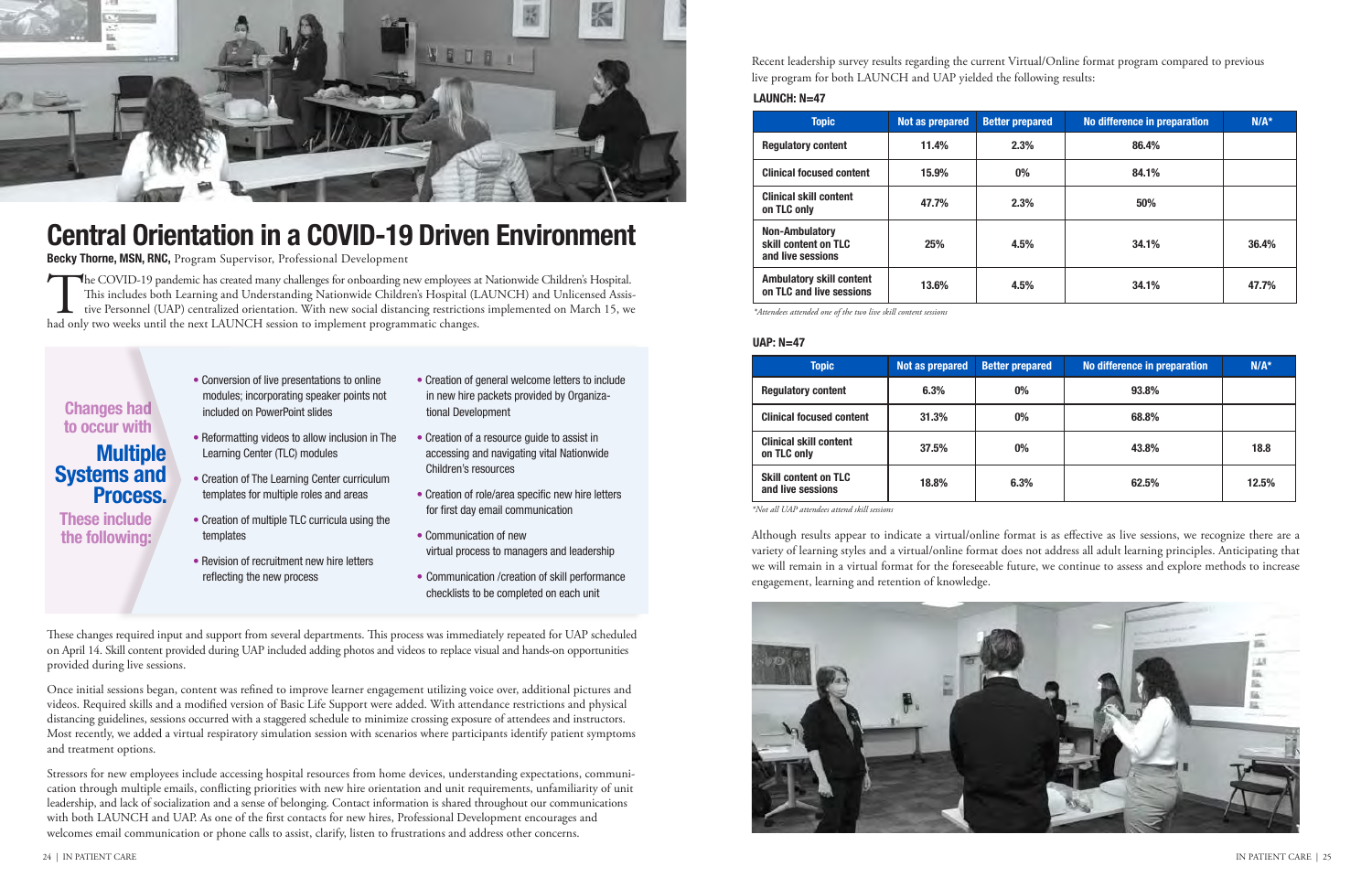# Collaborating in Crisis: Keeping Employees Safe Through a Pandemic

Cheryl Camacho, MBA, Paramedic, Director of Simulation and Outreach Education Joanna Sutton, RN, MSN, NPD-BC, Education Nurse Specialist, Professional Development

The Professional Development and Simulation Departments at Nationwide Children's Hospital have always<br>worked closely on education for hospital staff, but the COVID-19 pandemic led to opportunities for an even<br>greater One T worked closely on education for hospital staff, but the COVID-19 pandemic led to opportunities for an even greater One Team collaboration. Early in the spring of 2020, COVID-19 cases in Ohio were on the rise. A need for education regarding safe utilization of personal protective equipment (PPE) within our organization was identified overnight. The Professional Development and Simulation Teams were approached by the Emergency Preparedness department at Nationwide Children's with an urgent request to develop and implement education that would prepare an estimated 8,000 clinical staff for a potential surge of COVID-19 cases.

A method used often for staff training is hands-on education and return demonstration. Due to the complexity and severity that the COVID-19 pandemic created, the teams faced unique challenges to this standard approach. The first challenge was the volume of staff to be trained in a short period of time. The second obstacle was the need for safe physical distancing which precluded group training. The third difficulty was the anticipated worldwide shortages of PPE and the need for supply conservation, which limited the availability of equipment for hands-on practice. The teams came together to develop a multi-phase plan that would ensure successful implementation of the education despite these challenges.

Due to the complexity and severity that the COVID-19 pandemic created, the teams faced unique challenges to this standard approach.

Videos on proper use of PPE were quickly created through the collective efforts of Professional Development, Emergency Preparedness, Audio-Visual and members of the COVID-19 Strike Force Team at Nationwide Children's. These videos were placed into The Learning Center and assigned to approximately 8,000 staff with an expected two-week timeline for completion. Data were collected through a survey to assess staff knowledge and level of comfort regarding PPE use after viewing the videos. A small group of super-users were then trained to provide reinforcement education and support to staff in the clinical setting. Over an eight-week period, these super-users traveled to units and departments on main campus and off-site areas to talk with staff and review PPE practices. Employees on all three shifts were included in this education and more than 500 PPE reviews were completed.

During that same eight-week period, the Simulation Team conducted real-time observations of more than 160 clinical staff performing PPE donning and doffing while caring for ruled-out or positive COVID-19 patients. These observations were completed on all shifts and on nine different units. Just-in-time education was provided for any breaks in technique that would create a safety concern for staff and patients.

While Nationwide Children's is internationally known for the culture of safety for our patients, we also strive for the safety of our employees. This interdepartmental collaboration to provide PPE resources, education and support for staff during the COVID-19 pandemic is a testament to our One Team values and our belief that at Nationwide Children's Everyone Matters. Through daily collective efforts, we continue to reach toward our goals of Zero Harm and becoming the safest healthcare organization around!